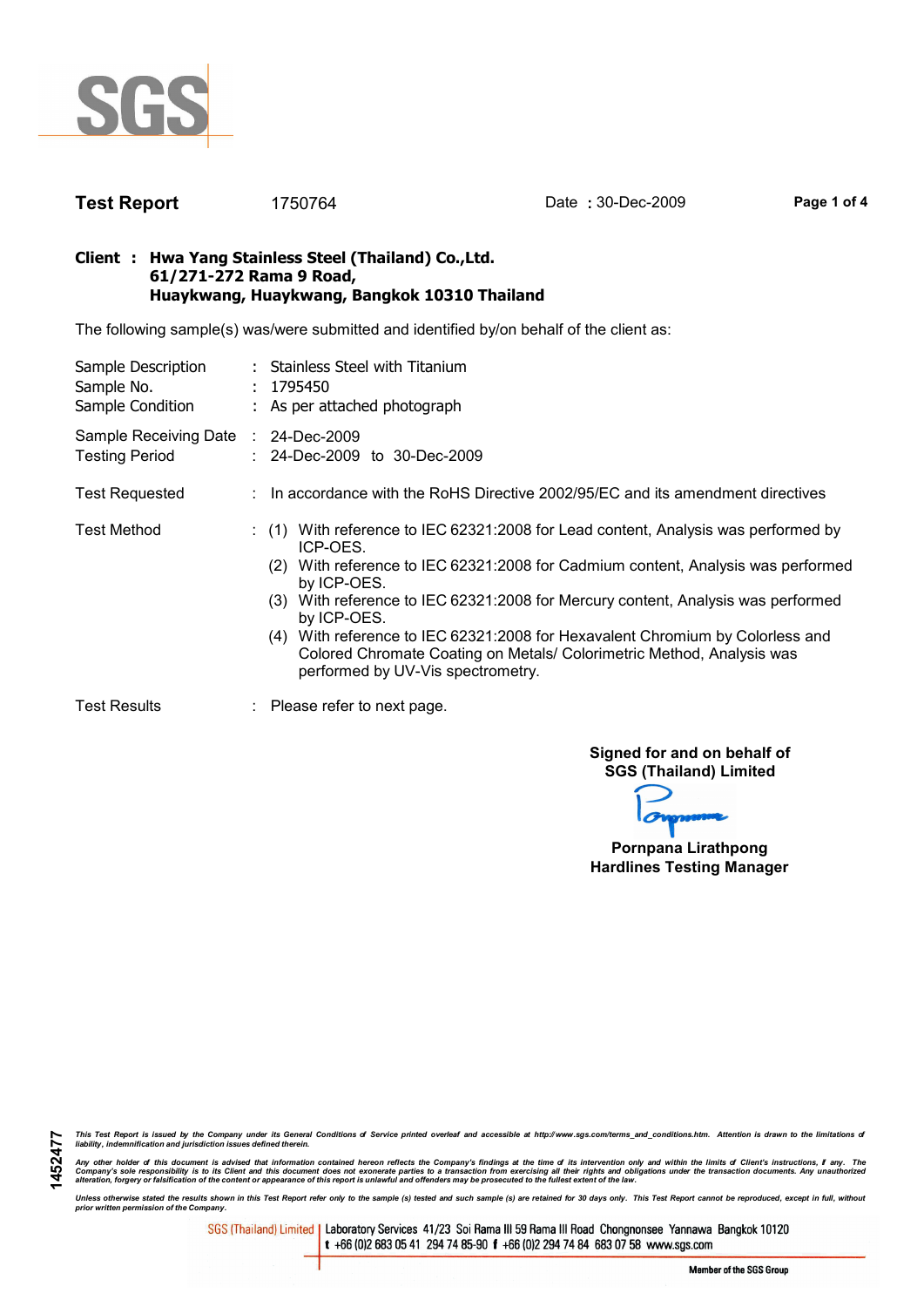

# **Test Report** 1750764 Date : 30-Dec-2009 Page 2 of 4

### TEST RESULTS

Test results by chemical method (Unit: mg/kg)

| Test Item (s):                                                                      | Method<br>(Refer to) | Result (1) | <b>MDL</b> | <b>RoHS Limit</b> |
|-------------------------------------------------------------------------------------|----------------------|------------|------------|-------------------|
| Lead (Pb)                                                                           | (1)                  | n.d.       | 2          | 1000              |
| Cadmium (Cd)                                                                        | (2)                  | n.d.       | 2          | 100               |
| Mercury (Hg)                                                                        | (3)                  | n.d.       | 2          | 1000              |
| Hexavalent Chromium (CrVI) by Spot<br>test / boiling water extraction<br>(optional) | (4)                  | Negative   |            | #                 |

Test Part Description Result (1) metal with plating

Note :

1452477

(a) mg/kg = ppm ; 0.1wt% = 1000 ppm

(b) n.d. = Not Detected

(c) MDL = Method Detection Limit

 $(d)$  # : Positive means the presence of CrVI on the tested areas

Negative means the absence of CrVI on the tested areas

(e) "-" = Not regulated

This Test Report is issued by the Company under its General Conditions of Service printed overleaf and accessible at http://www.sgs.com/terms\_and\_conditions.htm. Attention is drawn to the limitations of<br>liability, indemni

Any other holder of this document is advised that information contained hereon reflects the Company's findings at the time of its intervention only and within the limits of Client's instructions, if any. The<br>Company's sole

Unless otherwise stated the results shown in this Test Report refer only to the sample (s) tested and such sample (s) are retained for 30 days only. This Test Report cannot be reproduced, except in full, without<br>prior writ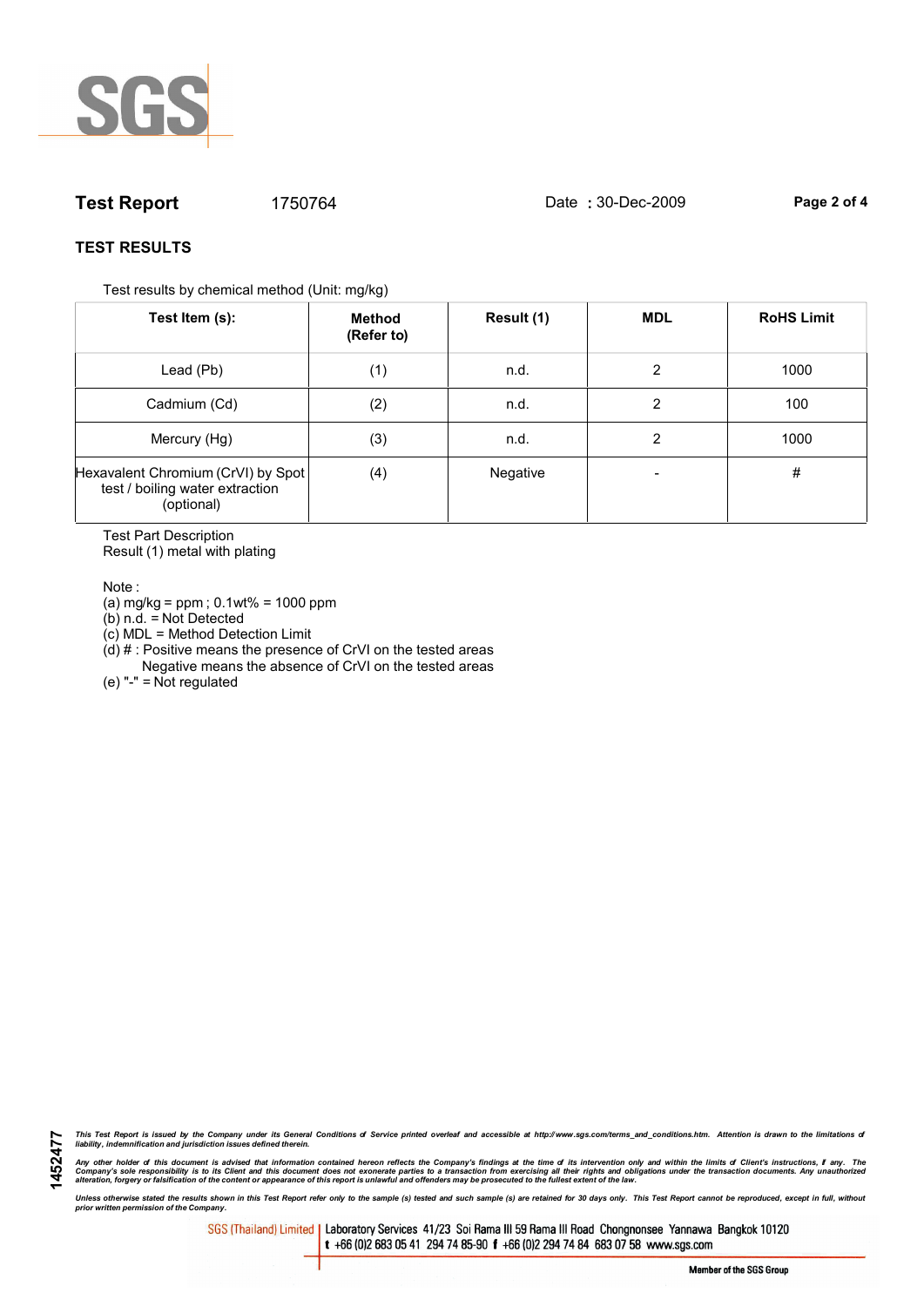

**Test Report** 1750764 Date : 30-Dec-2009 Page 3 of 4

Flow Chart for RoHS : Pb/Cd/Hg/Cr<sup>6+</sup>/PBBs/PBDEs Testing

1. Operator : Wanwisa Seakew

1452477

2. Section Chief : Laddawan Uranpitr

3. The sample was dissolved totally by pre-conditioning method according to below flowchart. (Cr6+ and PBBs/PBDEs test method excluded)



This Test Report is issued by the Company under its General Conditions of Service printed overleaf and accessible at http://www.sgs.com/terms\_and\_conditions.htm. Attention is drawn to the limitations of<br>liability, indemni

Any other holder of this document is advised that information contained hereon reflects the Company's findings at the time of its intervention only and within the limits of Client's instructions, if any. The<br>Company's sole

Unless otherwise stated the results shown in this Test Report refer only to the sample (s) tested and such sample (s) are retained for 30 days only. This Test Report cannot be reproduced, except in full, without<br>prior writ